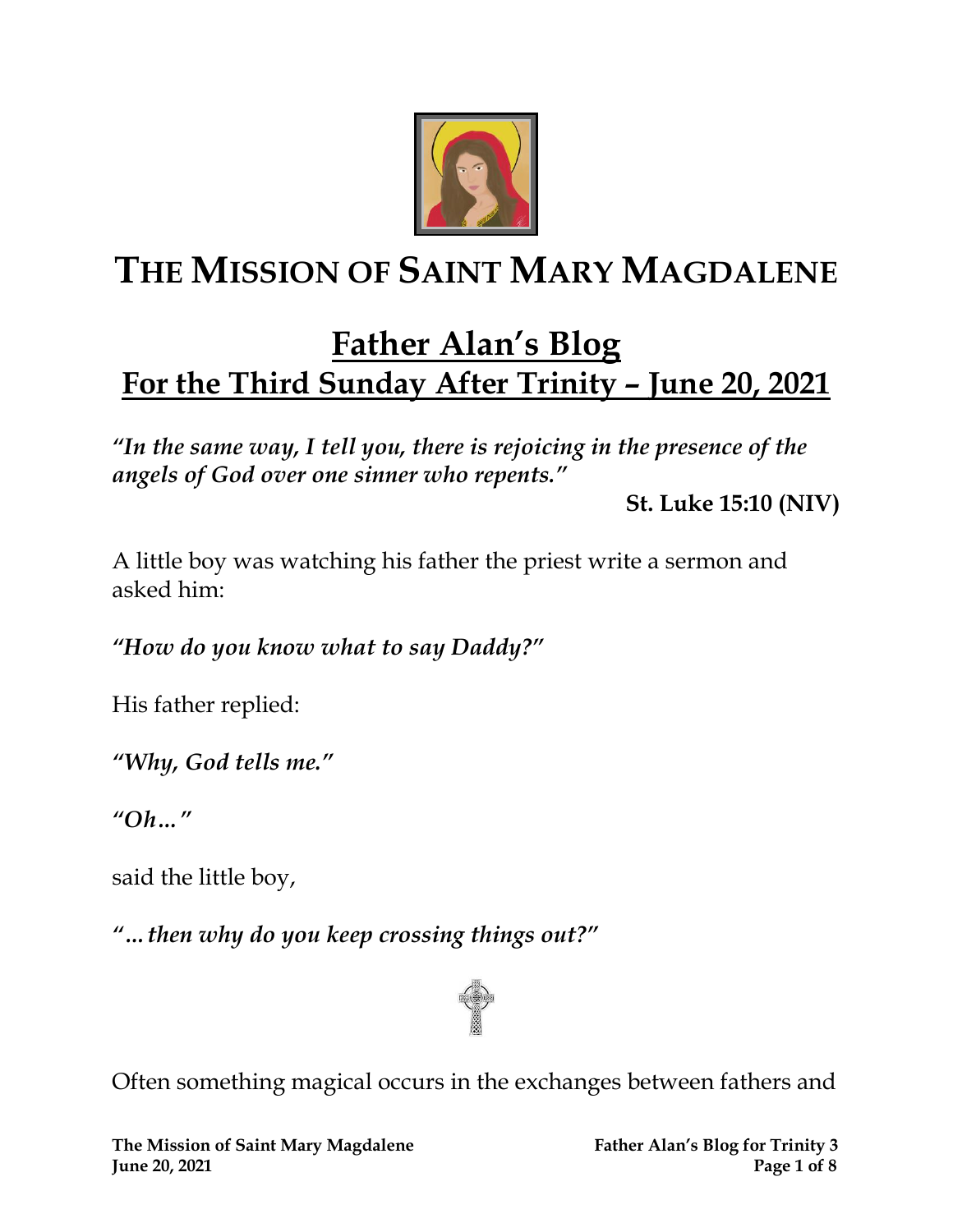sons. For example, ever since they could talk, my own sons have never ceased to amaze me with the things they come up with. And who'd have ever thought it? But as I grew older, my own Father got a whole lot wiser. (Because when I was a teenager, my Dad seemed to know extraordinarily little.)

Now, my Heavenly Father – well, He is something else again. For He cares about me every moment of my life. He always has, even before I was born. As the Psalmist attests (139:13b), God ever-so-lovingly:

#### *"…knit me together in my mother's womb."*

As a little boy I absolutely loved the fact that God loved **me** and I remember looking so forward to learning more about Him every week in Sunday school. As a teenager and young adult, though, I spent way too much of my time ignoring my Heavenly Father's voice in my life, and, unfortunately (and as a direct result), I paid a rather high price for those frequent "transgressions," with lots of, shall we say, "skinned knees." But now, as an adult, **sometimes** I can hear Him as clear as a bell. Usually, however, it's still a struggle for me to discern my Heavenly Father's will for me and for my life. So, I have to work at keeping the lines of communication open **daily** – through worship and prayer, and by reading His Holy Word, and by talking to others who belong to Him (for my Heavenly Father often works through His people).

But just because there are times when I can't hear Him **clearly**, it doesn't mean that God has abandoned me. No, quite the contrary, in fact. It usually means that I've walked away from **Him** in some way or another. For God has always been there. And He will **always** be there – for **ALL** His children.

And isn't that the mark of a good Father: **being there**? As I've said many times before, earthly fathers won't be remembered so much for: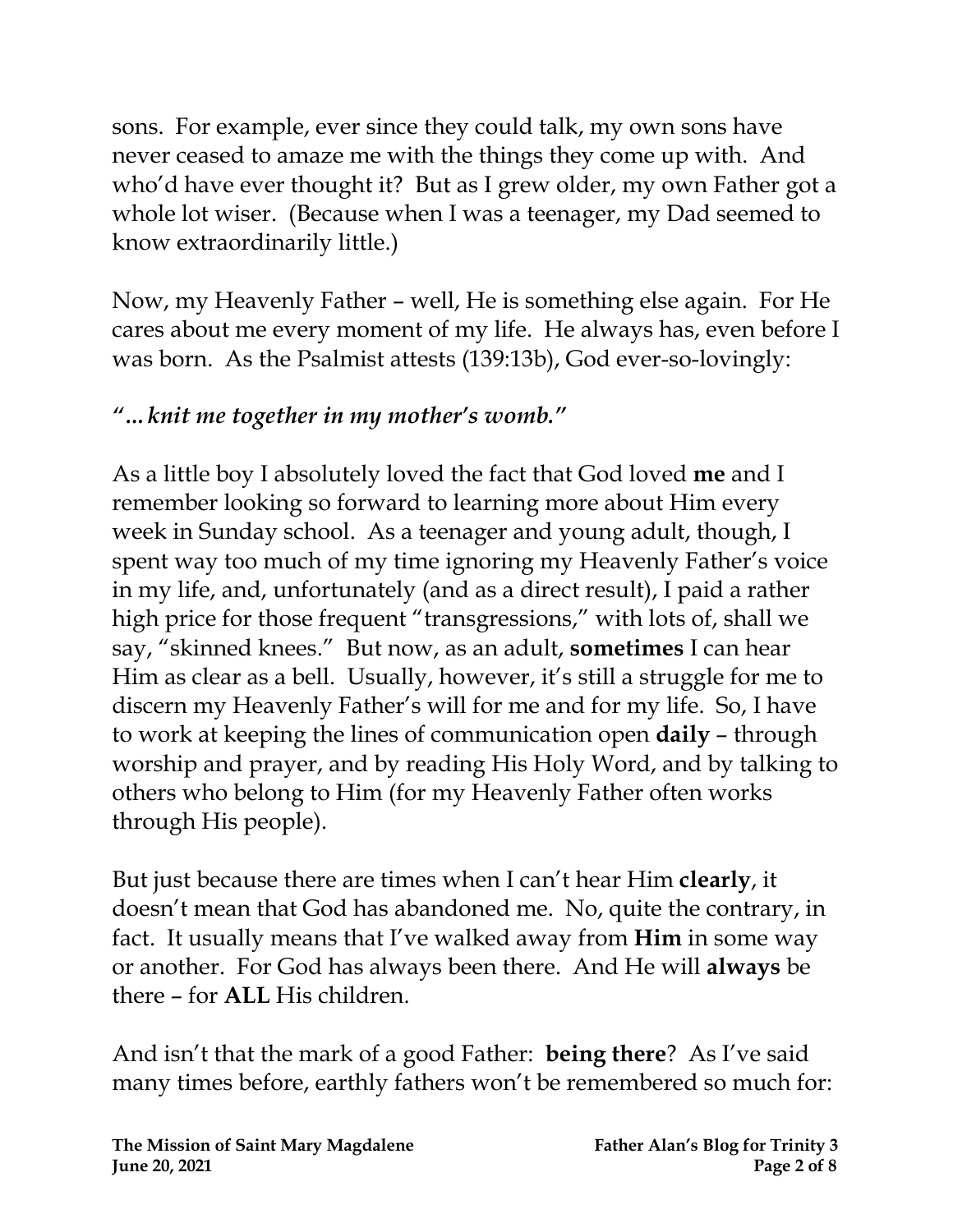- **Telling corny jokes;**
- **Or embarrassing their kids in front of their friends;**
- **Or turning off lights that have been left on;**
- **Or turning down the heat and asking everyone to put on a sweater.**

Fathers won't **really** be remembered for:

- **Wearing the loud neckties that they got as gifts;**
- **Or sporting black socks – with shorts AND sandals – on those hot summer days;**
- **Or burning the hot dogs (or the steak, or the chicken, or the ribs, or the pork chops, etc.) on the barbecue;**
- **Or never being in photographs because** *they were the ones holding the camera***.**

No – fathers will be truly remembered for: **just being there**.

In fact, the best thing a father can do for his children is to **love and cherish their mother** – truly, and constantly, and demonstrably:

#### *"…for better for worse, for richer for poorer, in sickness and in health…"*

and to "be there" for his family.

And not just physically present either, but emotionally and spiritually present, as well. It's tough enough on a family when Dad, for whatever reason, isn't there. But it's **really** difficult for (and especially damaging on) a family when Dad IS there in body, but absent in mind and in spirit. In cases such as these, family members may be able to **see** Dad, but they also know that they won't get any love (or affection, or contact, or parenting) from him. Like I said, fathers will best be remembered for just being there.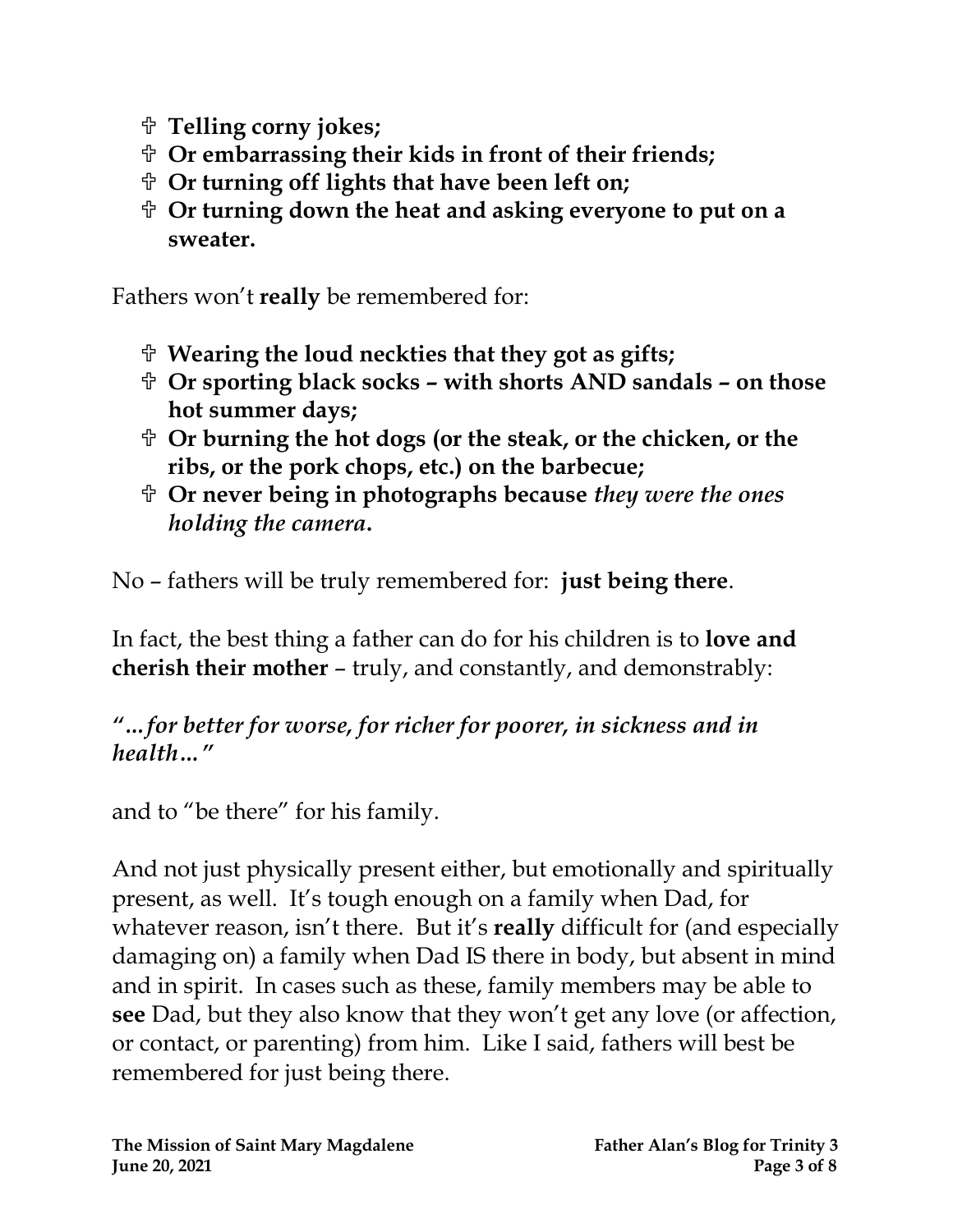

Take, for example, the story of Derek Redmond, a young and talented world-class runner from Great Britain, who had previously shattered the British men's 400-metre record at the age of 19, but was forced to pull out of the men's 400-metre relay at the 1988 Summer Olympic Games in Seoul South Korea due to an injury to his Achilles tendon – **a mere ten minutes before the race was scheduled to start**. Derek subsequently underwent five painful surgeries over the next year alone and three more in the years leading up to the 1992 Barcelona Summer Olympics. So, when the 1992 Games finally arrived, this was his time his moment – his stage – to show the world how good he was and who he was. Hence, Derek was more determined than ever to win an Olympic medal. The colour of the medal was meaningless to Derek; he just wanted to win one. **Just one**. Derek's father, Jim, had accompanied him to Barcelona (just as he did for all world competitions). They were as close as a father and son could be. Inseparable, really. The best of friends. And when Derek ran, it was as if Jim was running right next to him.

The first heat of the 400-metre relay went great. Derek posted the fastest individual time and his team made it all the way to the semifinals. Nevertheless, during the semi-final heat, down the backstretch, **a mere 175 metres from the finish line**, Derek suddenly heard a pop in his right hamstring and pulled up lame as if he had been shot. Derek began hopping on one leg, then slowed down and fell to the track. As he lay on the track clutching his right hamstring, a medical personnel unit ran toward him.

At the same time, Jim Redmond, seeing his son in trouble, raced down from the top row of the stands, sidestepping people, bumping into others. Now, Jim had no credentials to be on the track, but all he thought about was getting to his son to help him up.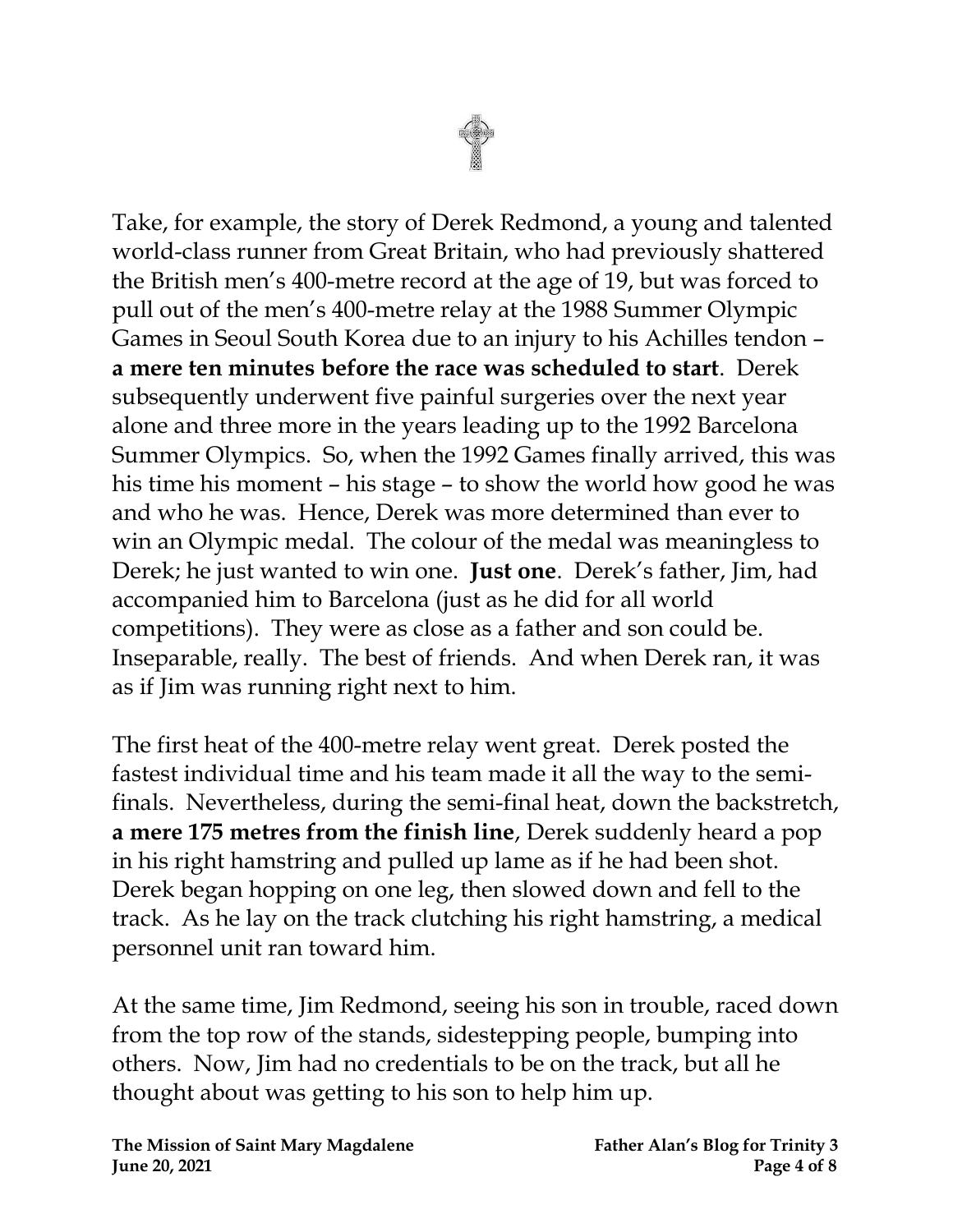Meanwhile, on the track, Derek realized that his dream of an Olympic medal was gone. But as the medical crew arrived with a stretcher, he told them with tears running down his face:

#### *"No there's no way I'm getting on that stretcher. I'm going to finish my race."*

Then Derek lifted himself to his feet, ever so slowly, and started hobbling down the track. Suddenly, everyone in the stadium realized that Derek wasn't dropping out of the race by hobbling off to the side of the track; no – he was actually continuing to run **on one leg**. He was attempting to hobble his way to the finish line. Slowly the crowd, in total disbelief, rose and began to roar. The roar got louder and louder. His face twisted with pain and tears. Derek limped onward.

In the meantime, Jim Redmond had finally gotten to the bottom of the stands. He leapt over the railing, avoided a security guard, and ran out to his son with two security people chasing after him.

#### *"That's my son out there!"*

he yelled back to security,

#### *"And I'm going to help him!"*

Finally, with Derek refusing to surrender and painfully limping along the track, Jim reached his son at the final curve – about 120 metres from the finish line – and wrapped his arm around Derek's waist.

#### *"I'm here son."*

Jim said, softly hugging his boy,

*"We'll finish together."*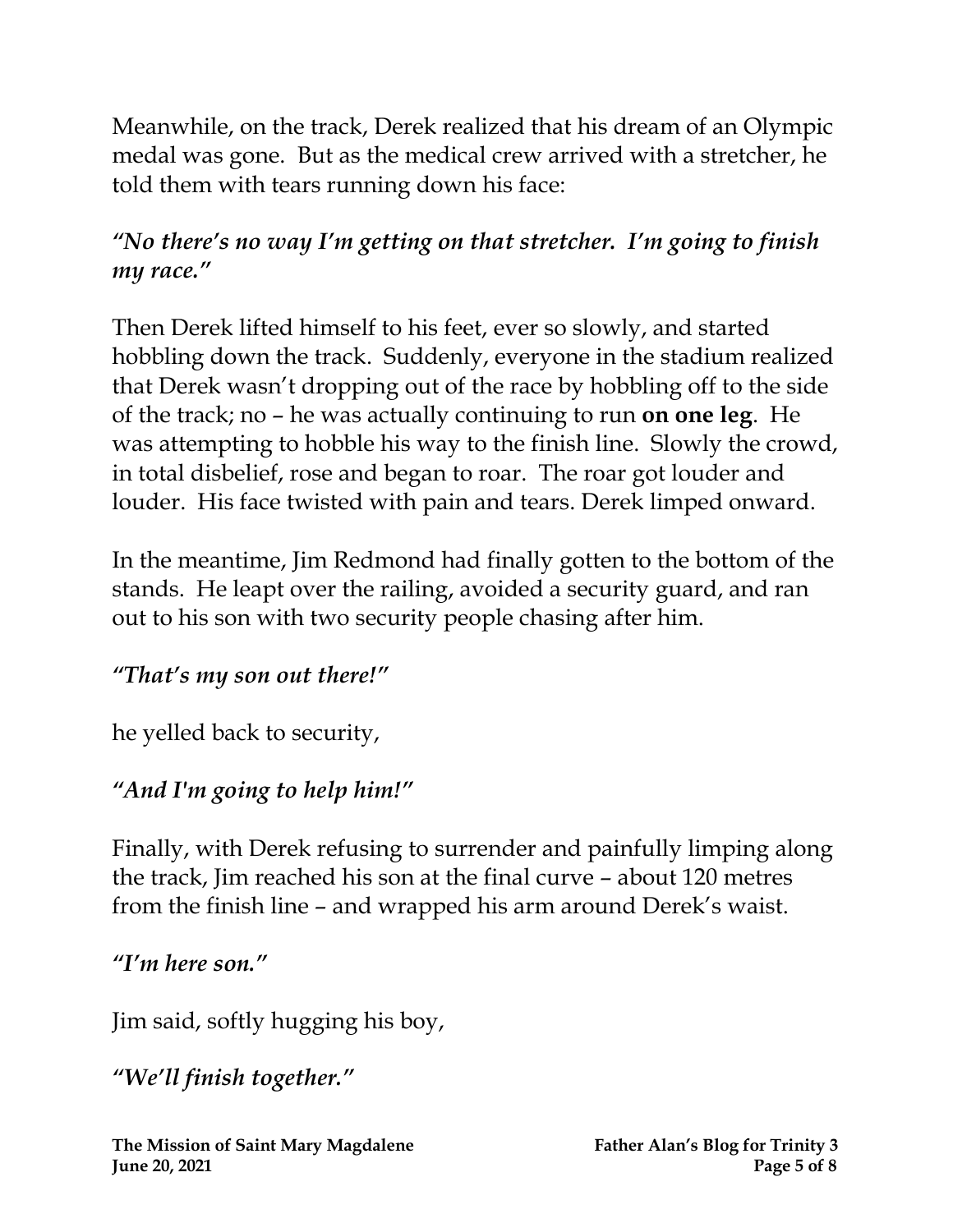Derek put his arms around his father's shoulders and sobbed. And with 65,000 people cheering, clapping, and crying, together, arm in arm, father and son finished the race.



Like I said: **just being there**. But being a father isn't easy. It takes time, it takes effort, it takes patience, and it takes **love** – which is why I emphatically believe that the first person of the Godhead is called **Father**. For He is the perfect example of what a father is to be like. Our Heavenly Father is the One:

- **Who sees us,**
- **Who watches over us, and**
- **Who agonizes for us,**

**every second of our lives**. This is the loving Father Who is present throughout our earthly journey, ever nurturing and guiding us. For He alone can see the potholes and pitfalls long before we do, and He tries to protect us from falling. Our Heavenly Father helps us to make healthy choices and to live holy lives.

Today's Epistle Lesson (from 1 St. Peter 5:5-11) reminds us that a holy life is only possible through the grace of our Heavenly Father, and that God's grace only comes to the humble – that is, to those who know (and admit to) their own weakness and who do not give up the effort to resist temptation, but trust in God's Son, Jesus Christ). Moreover, the Gospel Lesson for today (as found in St. Luke 15:1-10) is two parables which together form a lesson on grace AND LOVE, **for God loves us with a love that is not practical**. And as these two parables vividly illustrate, there is no length to which our loving Heavenly Father will NOT go for His children. Because God's grace is ready to pour into each one of us: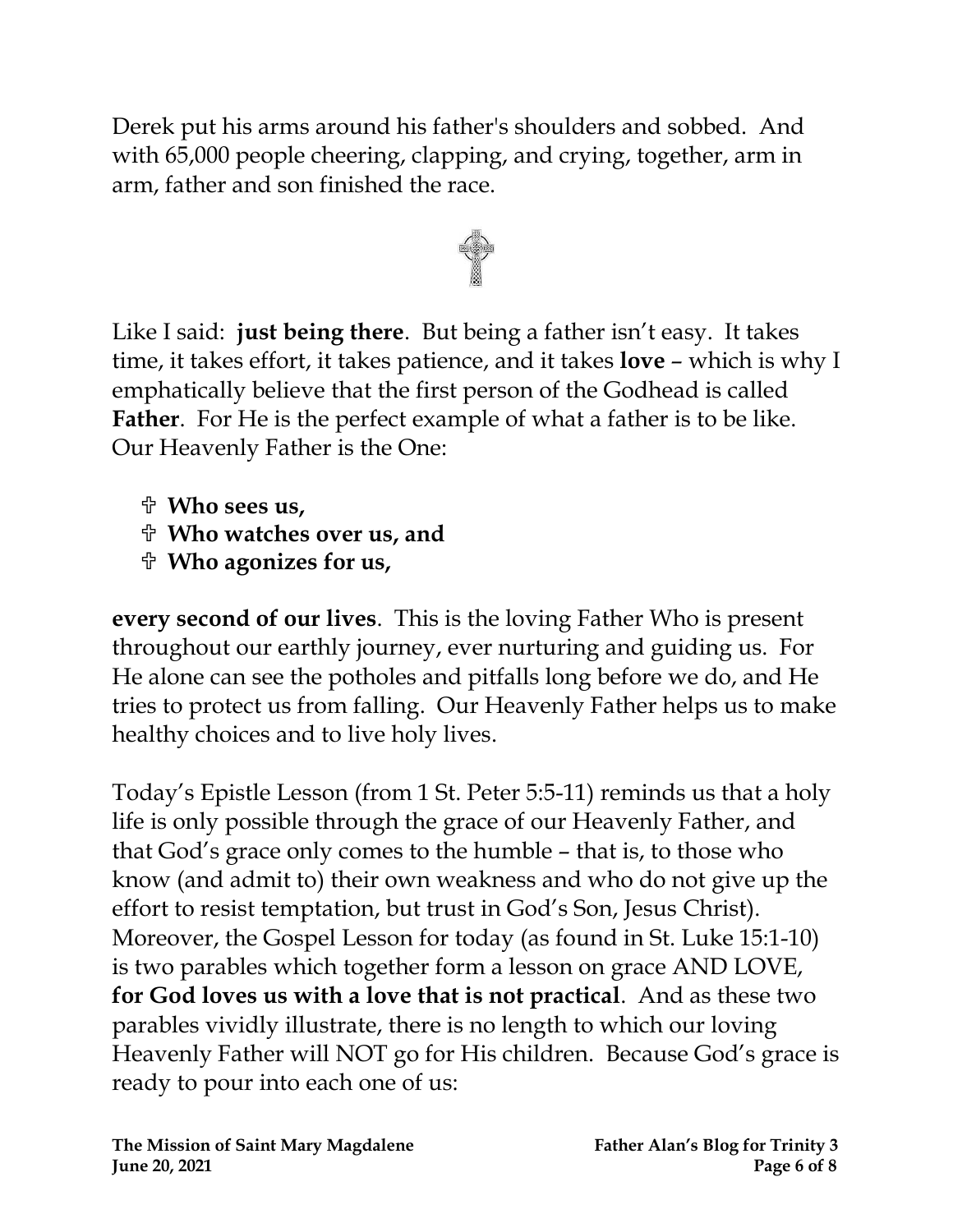- **however far from God we may be;**
- **regardless of how sinful we may be; and**
- **irrespective of how long we may take to open up to Him.**

For our Heavenly Father knows that **admitting our need for our Him is the single biggest choice any of us will ever make in our entire lives.** Because it will determine where we shall spend **eternity**. And even though God has created us in His own image, thereby giving us the ability – and the freedom – to choose as WE see fit, as any genuinely loving Father would, He yearns for us to make **the right choice**. Thus:

#### **with so much at stake, and with so much riding on the choice His children will all ultimately have to make,**

if (and when) ONE of those children finally chooses God, ALL of heaven stops to celebrate. ALL OF HEAVEN!

### **Now, let's just think on that for a moment.**

Jesus Himself said – twice, in fact, in verses 7 and 10 of today's Gospel Lesson (so you can "take it to the bank"):

### *"In the same way, I tell you, there is rejoicing in the presence of the angels of God over ONE SINNER who repents."*

But here's the kicker (because you know there's always going to be a kicker): we who purport to be His followers are called **to go and do likewise** (that is, to **rejoice** fully, completely, and unreservedly):

```
 when a sinner,
when one of God's wayward children,
when one of us,
```